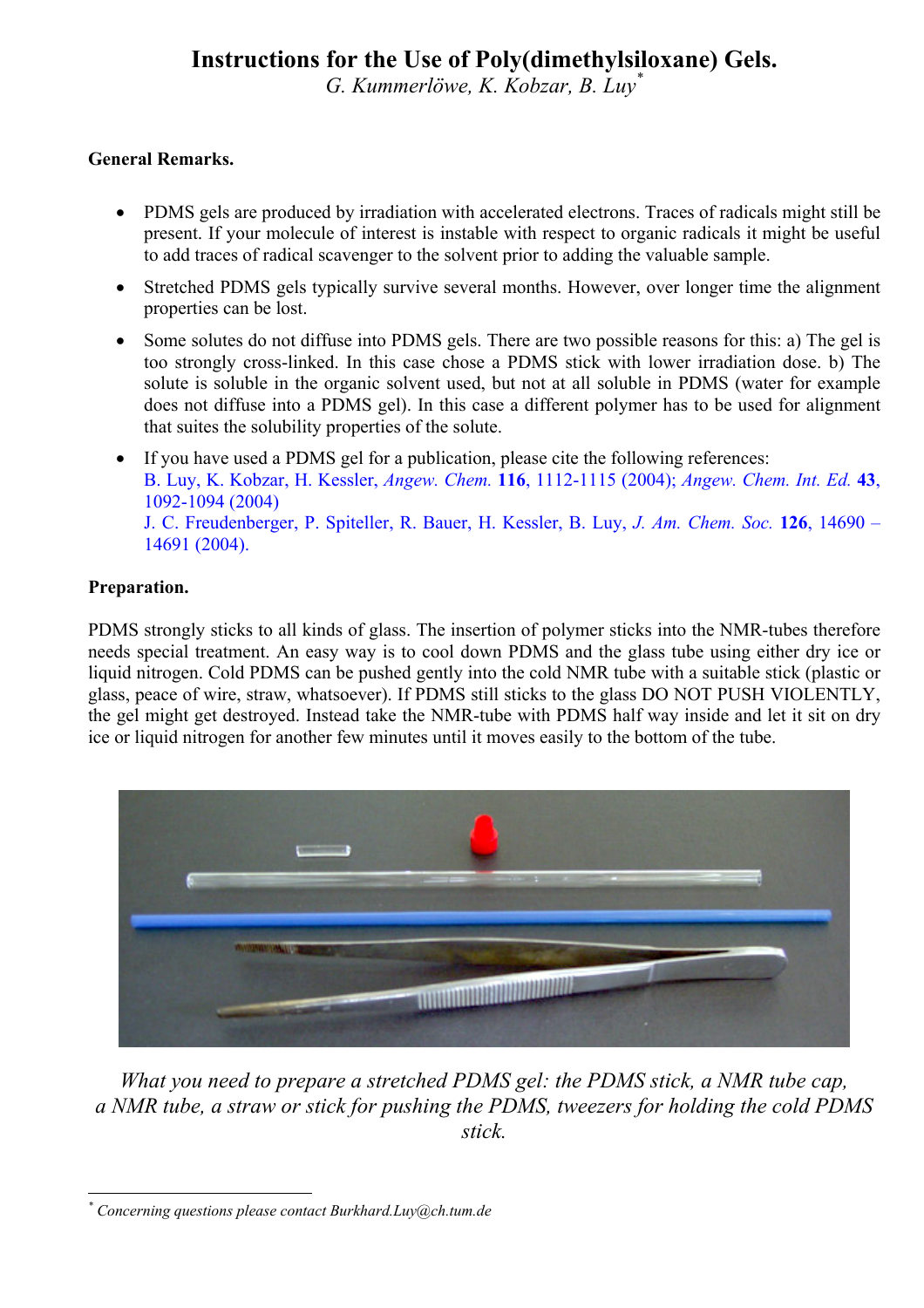

*To easily put the polymer stick inside the NMR tube, cool both the stick and the tube with liquid nitrogen or dry ice, then PDMS will not stick to the glass* 



*Then simply push the polymer stick with a suitable long straw gently to the very bottom of the NMR tube.* 

*Now, you can add your desired solvent and let the polymer stick swell.*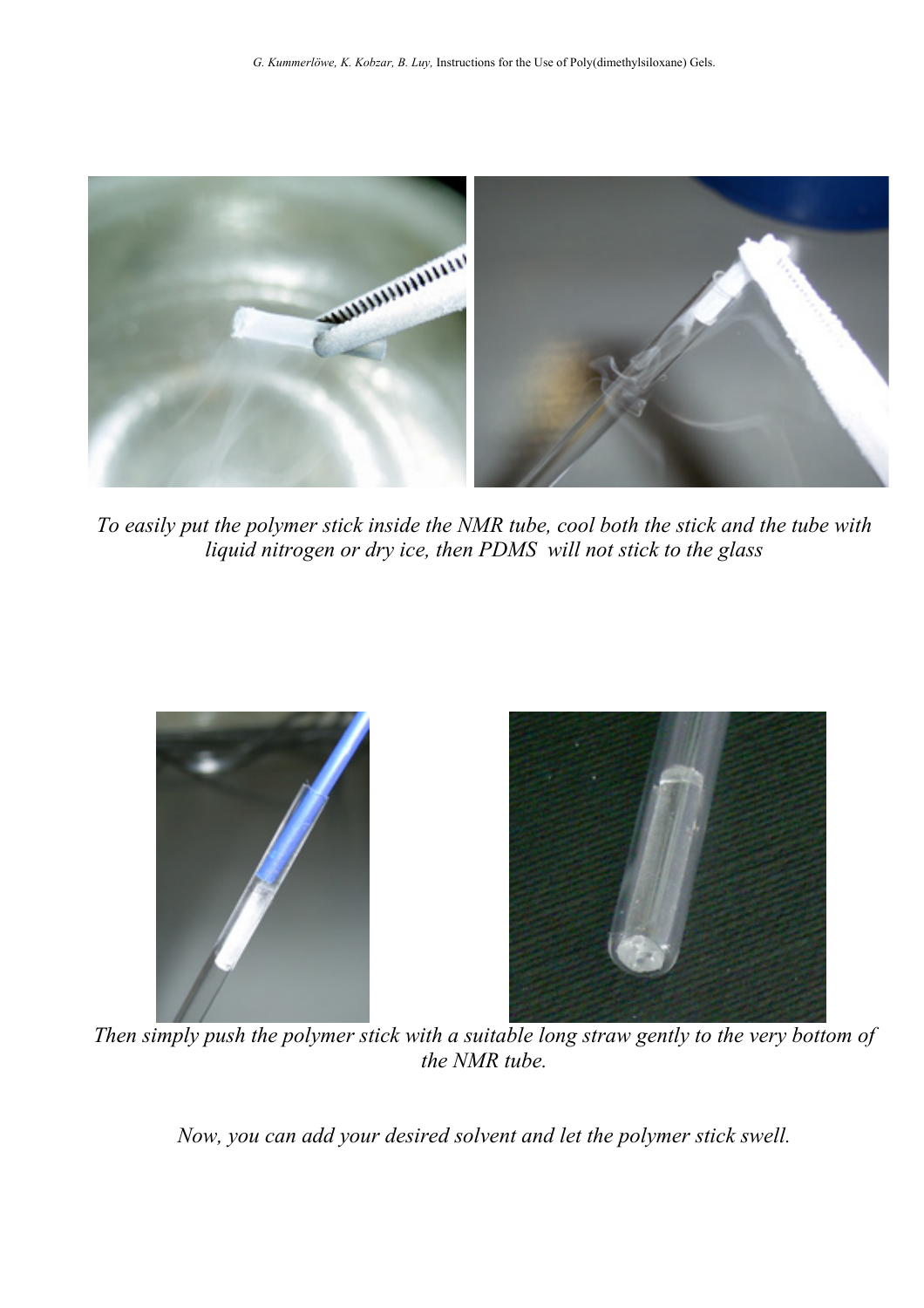# Warning! *Take care, that after adding the solvent your gel does not swim on top!*